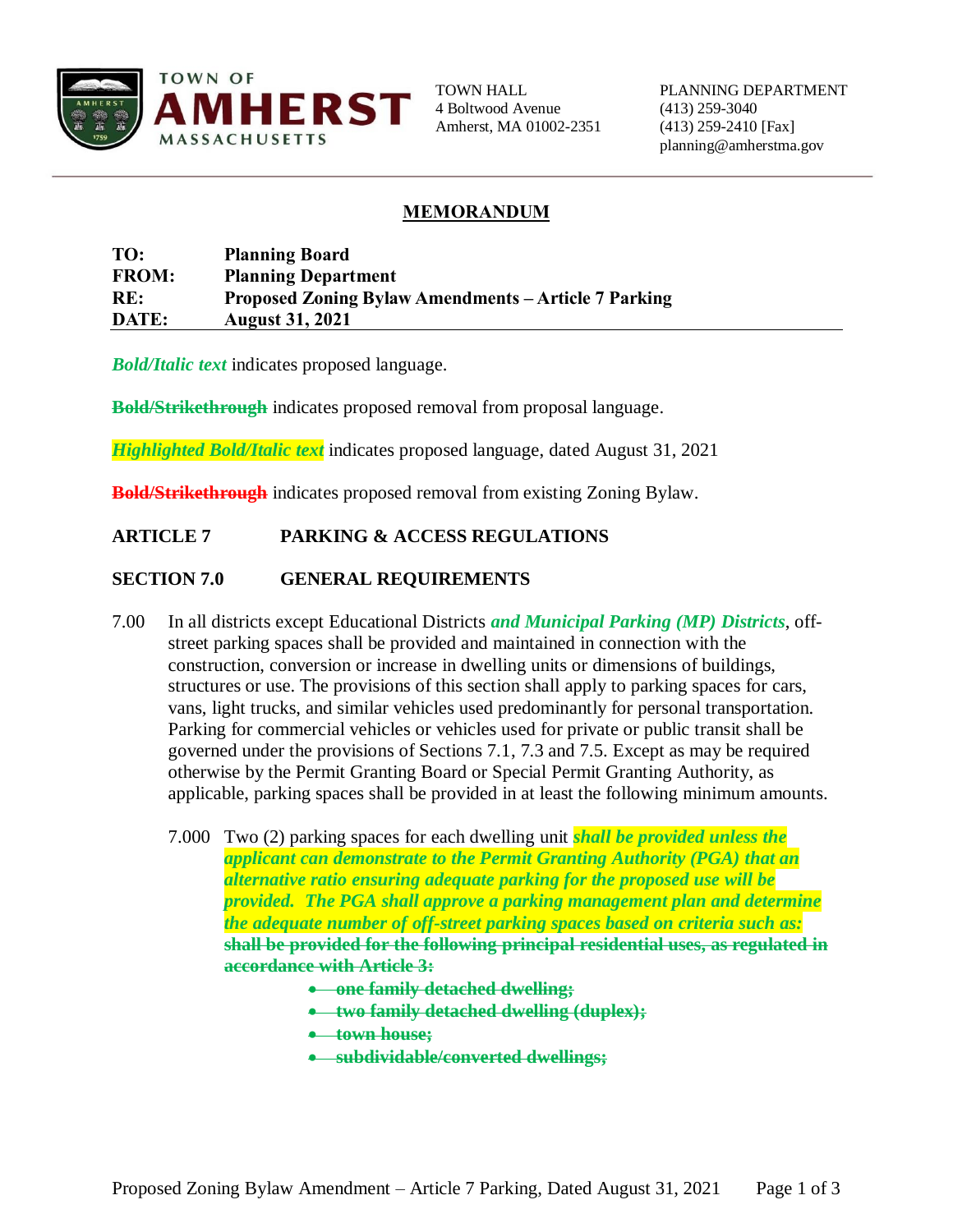- **7.0001 Adequate parking for each dwelling unit shall be provided for the following principal residential uses and accessory residential uses, as regulated in accordance with Article 3 and Article 5:**
	- **apartments**
	- **mixed-use building**
	- **supplemental dwelling units**

**The amount of parking spaces provided for each dwelling unit shall be based on factors, including but not limited to**

**The Permit Granting Authority shall determine the adequate number of off-street parking spaces to be provided by considering relevant criteria, such as including the following:** 

- *bedroom count;*
- *analysis of traffic impact reports;*
- *analysis of parking utilization study of public or private, on or off-street parking no further than 800-feet of the proposed use;*
- *Peak parking needs generated by on-site uses occur at different times;*
- *proximity to downtown;*
- *proximity to public transit;*
- *proximity to public parking, including on-street and off-street parking;*
- *availability of alternative modes of transportation;*
- *tenant lease restrictions relative to parking; and*
- *shared or leased parking, as regulated in accordance with Section 7.2.*

*In addition, the amount of parking spaces provided for each dwelling unit shall meet satisfy the provisions required under of Section 10.38 and 11.24, as applicable.*

- 7.000*2* Parking spaces for cars or similar vehicles shall be on a paved surface such as concrete, bituminous asphalt, masonry pavers, oil and stone, gravel, trap rock, or a similar material (see Section 7.101).
- 7.000*3* In any residential district, there shall be a maximum of two (2) cars or similar vehicles allowed to be parked in the front setback of any property. Parking in the front setback shall be on paved surfaces only. Where five (5) or more cars are regularly parked on a given property in association with a residential use, parking in the front setback shall be designed so as to ensure free passage at all times for regular users and unrestricted access for emergency vehicles.